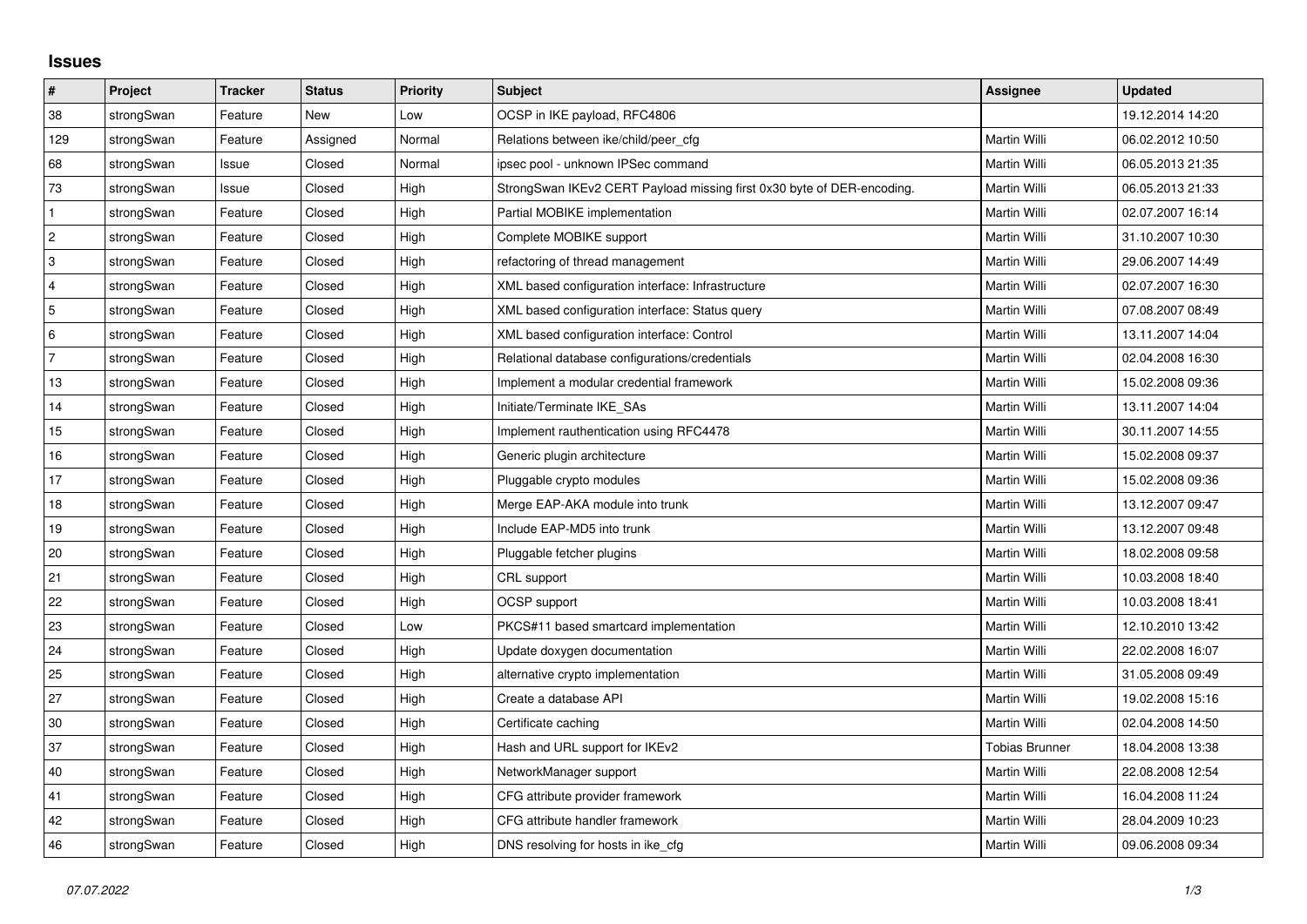| $\vert$ # | Project    | <b>Tracker</b> | <b>Status</b> | <b>Priority</b> | <b>Subject</b>                                                              | Assignee              | <b>Updated</b>   |
|-----------|------------|----------------|---------------|-----------------|-----------------------------------------------------------------------------|-----------------------|------------------|
| 47        | strongSwan | Feature        | Closed        | High            | <b>RNG API</b>                                                              | Martin Willi          | 16.04.2008 11:27 |
| 48        | strongSwan | Feature        | Closed        | High            | Parallel trustchain verification                                            | <b>Martin Willi</b>   | 16.04.2008 11:33 |
| 54        | strongSwan | Feature        | Closed        | High            | <b>EAP-Identity Server functionality</b>                                    | Martin Willi          | 22.08.2008 12:55 |
| 57        | strongSwan | Feature        | Closed        | Normal          | new pluto connection option: verify identifier                              | Andreas Steffen       | 25.07.2013 10:07 |
| 59        | strongSwan | Feature        | Closed        | High            | Add additinal signal dependent parameter to bus                             | Martin Willi          | 29.07.2008 11:04 |
| 60        | strongSwan | Feature        | Closed        | High            | Implement draft-sheffer-ikev2-gtc-00 with PAM password verification         | Martin Willi          | 22.08.2008 12:59 |
| 67        | strongSwan | Feature        | Closed        | Normal          | Implement DH groups 22-24                                                   | Martin Willi          | 19.04.2010 14:51 |
| 69        | strongSwan | Feature        | Closed        | Normal          | Improve scheduler performance                                               | <b>Tobias Brunner</b> | 04.12.2008 17:03 |
| 76        | strongSwan | Feature        | Closed        | Normal          | crypto test framework                                                       | Martin Willi          | 12.06.2009 11:31 |
| 78        | strongSwan | Feature        | Closed        | Normal          | Integrity tester for libstrongswan and all plugins.                         | Martin Willi          | 27.06.2009 16:19 |
| 100       | strongSwan | Feature        | Closed        | Normal          | Derive traffic selectors from authentication process                        | Martin Willi          | 23.07.2010 16:53 |
| 128       | strongSwan | Feature        | Closed        | Normal          | Plugin dependencies                                                         | Martin Willi          | 06.02.2012 10:51 |
| 8         | strongSwan | Bug            | Closed        | Urgent          | MOBIKE selects disappearing IPv6 address                                    | <b>Martin Willi</b>   | 05.07.2007 09:03 |
| 10        | strongSwan | <b>Bug</b>     | Closed        | High            | distribution cannot be built because logout.cs template is missing in trunk | Martin Willi          | 18.09.2007 07:43 |
| 11        | strongSwan | Bug            | Closed        | High            | Show IKE_SA status overview                                                 | <b>Martin Willi</b>   | 31.10.2007 10:29 |
| 12        | strongSwan | <b>Bug</b>     | Closed        | Immediate       | Fix build on uClibc                                                         | Martin Willi          | 31.10.2007 10:34 |
| 26        | strongSwan | <b>Bug</b>     | Closed        | High            | Port all tools to new crypto/credential APIs                                | <b>Martin Willi</b>   | 21.03.2008 18:04 |
| 28        | strongSwan | Bug            | Closed        | Low             | 'make install' fails if 'sysconfdir' does not exist.                        | Andreas Steffen       | 22.02.2008 15:54 |
| 29        | strongSwan | Bug            | Closed        | Low             | 'make install' fails if 'sysconfdir' does not exist.                        | Andreas Steffen       | 22.02.2008 15:53 |
| 31        | strongSwan | Bug            | Closed        | High            | ikev2/rw-eap-aka-rsa scenario fails                                         | <b>Martin Willi</b>   | 19.03.2008 15:25 |
| 32        | strongSwan | <b>Bug</b>     | Closed        | High            | ikev2/rw-no-idr scenario fails                                              | Martin Willi          | 19.03.2008 11:13 |
| 33        | strongSwan | <b>Bug</b>     | Closed        | High            | ikev2/crl-revoked scenario broken                                           | Martin Willi          | 19.03.2008 19:02 |
| 34        | strongSwan | Bug            | Closed        | High            | ikev2/multi-level-ca-loop segfaults                                         | Martin Willi          | 31.03.2008 09:19 |
| 35        | strongSwan | Bug            | Closed        | High            | ikev2/ocsp-no-signer-cert scenario segfaults                                | Martin Willi          | 02.04.2008 09:45 |
| 36        | strongSwan | <b>Bug</b>     | Closed        | High            | strongswan-4.2.0 does not compile with uclibc                               | Martin Willi          | 04.04.2008 13:51 |
| 43        | strongSwan | <b>Bug</b>     | Closed        | High            | missing certificate_identity in SQL database causes segfault                | Martin Willi          | 07.04.2008 10:08 |
| 44        | strongSwan | Bug            | Closed        | Normal          | multiple copies of ca certificate in cache                                  |                       | 07.04.2008 10:51 |
| 45        | strongSwan | Bug            | Closed        | High            | Failure to open SQLite database crashes charon                              | Martin Willi          | 07.04.2008 09:16 |
| 49        | strongSwan | Bug            | Closed        | High            | starter log directly to terminal                                            | Martin Willi          | 30.04.2009 10:18 |
| 50        | strongSwan | Bug            | Closed        | High            | plutostderrlog option missing                                               | Martin Willi          | 11.05.2008 10:10 |
| 51        | strongSwan | <b>Bug</b>     | Closed        | Urgent          | fips_signer should not chek for \$(PREFIX)/libexec/ipsec/ at build time     | Andreas Steffen       | 19.08.2008 21:10 |
| 52        | strongSwan | Bug            | Closed        | High            | Migrate ESP sequence number in update_sa                                    | <b>Tobias Brunner</b> | 25.06.2008 08:40 |
| 53        | strongSwan | <b>Bug</b>     | Closed        | Normal          | Printf handler for proposal_t                                               | Martin Willi          | 12.06.2008 14:23 |